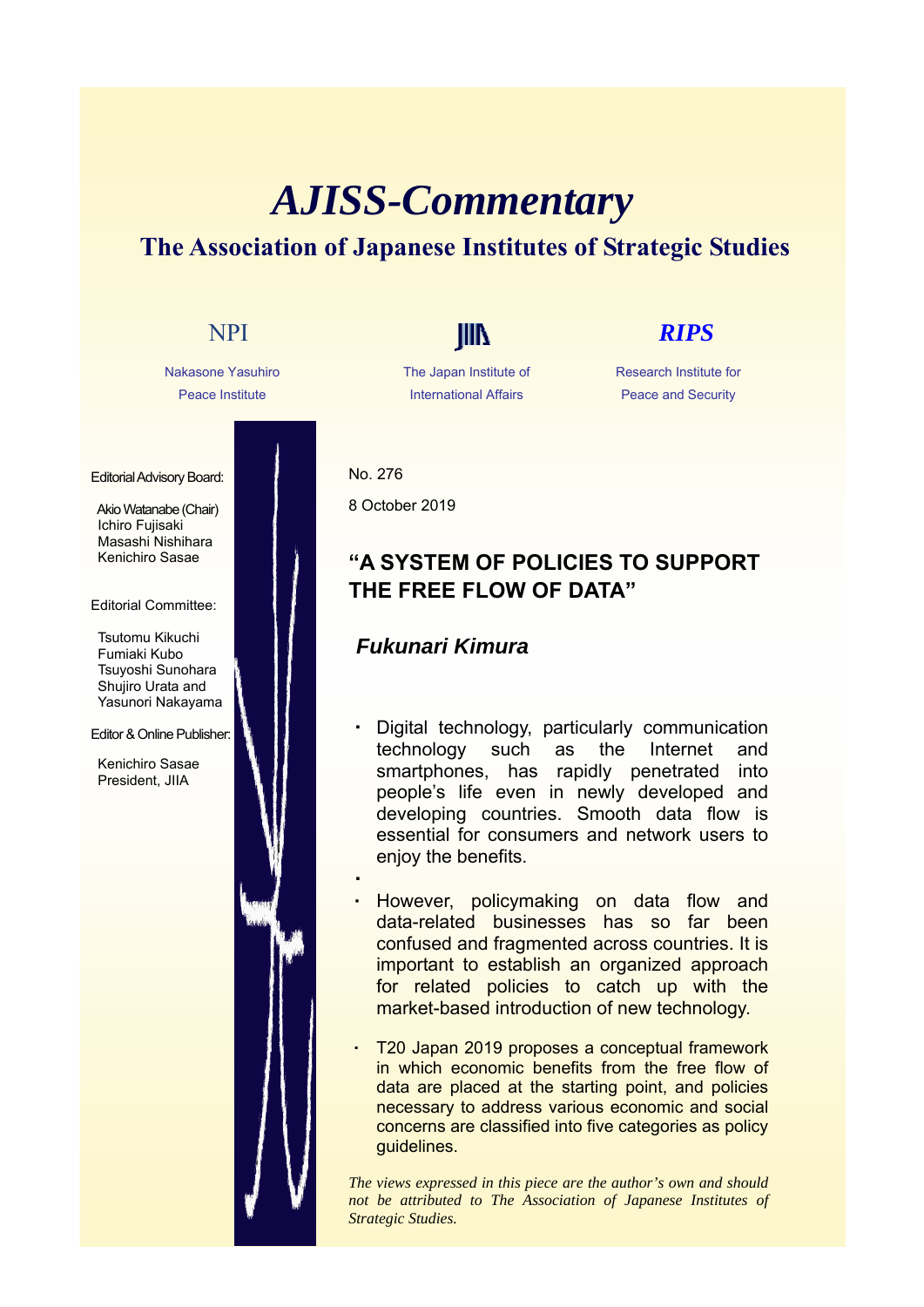Digital technology has rapidly penetrated the whole world, including newly developed and developing countries, and has started changing people's lives in substantial ways. In particular, communication technology led by the Internet and smartphones has reduced the cost of communicating, acquiring information, matching supply and demand, and offering business opportunities not only to big players but also to small businesses and individuals. Smooth data flow is essential for taking advantage of the benefits of communication technology.

However, the policies designed to govern the flow of data and data-related businesses are now in disastrous confusion and are also fragmented across countries. The United States, the European Union, China and other countries have not so far shown any signs of policy convergence or harmonization. Once policy formulation starts from the supreme value of privacy protection or cybersecurity, policies tend to be too cautious about data flows and possibly disregard economic efficiency. Policies on large platformers such as GAFA (Google, Amazon.com, Facebook, and Apple Inc.) often target multiple policy objectives such as privacy protection, competition policy, taxation, and even protectionism at the same time, making any logical justification of policies difficult.

One fundamental issue is that the economics of data have not yet been well established. This is a major issue that needs to be addressed by economists right now, though a bit more time may be needed to settle various debates. However, the demand for policies will not wait for our slow response. Prompted by such a sense of emergency, the Think 20 (T20) team on trade, investment, and globalization this year proposed a simple logical framework to provide an organized approach for necessary policies on the flow of data and data-related businesses by drawing an analogy from trade in goods (Chen, et al., 2019).

Here we will set the free flow of data as a logical benchmark. As in the standard microeconomic model, economic benefits are based on the welfare of consumers or network users. A series of policies is then considered in order to address various socioeconomic concerns possibly associated with the free flow of data.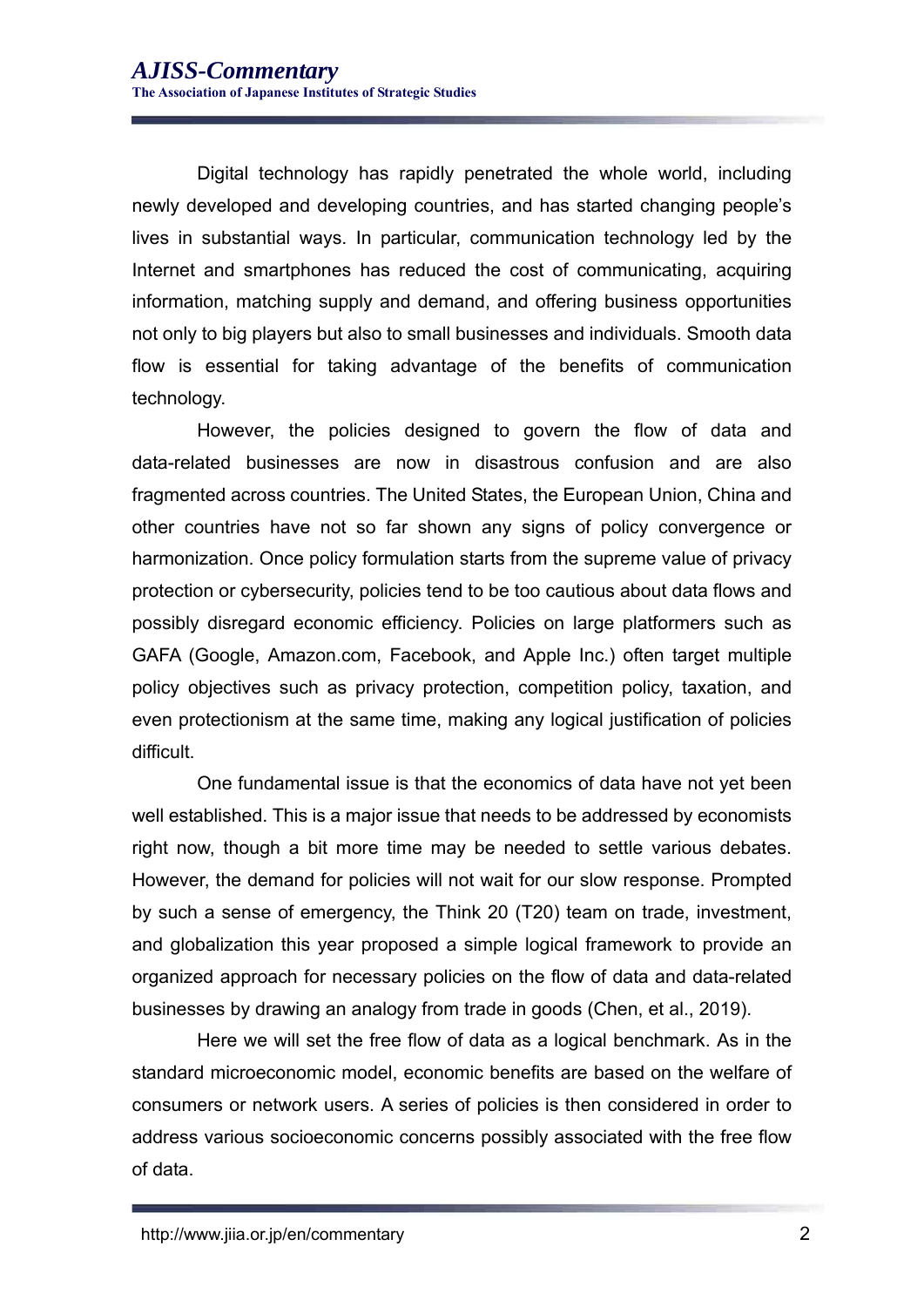Policies that support the free flow of data are logically classified into the following five categories (see figure below). The first category is a series of policies for further liberalization and facilitation, which include non-discrimination for digital content, customs duties on electronic transmissions, customs duties on parcels, and electronic authentication and signatures.



### Figure: Free Flow of Data and Supporting Policies

The second consists of policies to address economic concerns by counterbalancing market failure. Market failure tends to occur when imperfect competition, economies of scale, increasing returns, public goods, or incomplete information exist, and policies that cancel out market distortions due to market failure may be justified. Competition policy, consumer protection, and intellectual property protection fall into this category.

The third comprises policies that reconcile non-economic values or social concerns with economic efficiency. There certainly exist important values in our judgment other than economic efficiency, and we must try to reconcile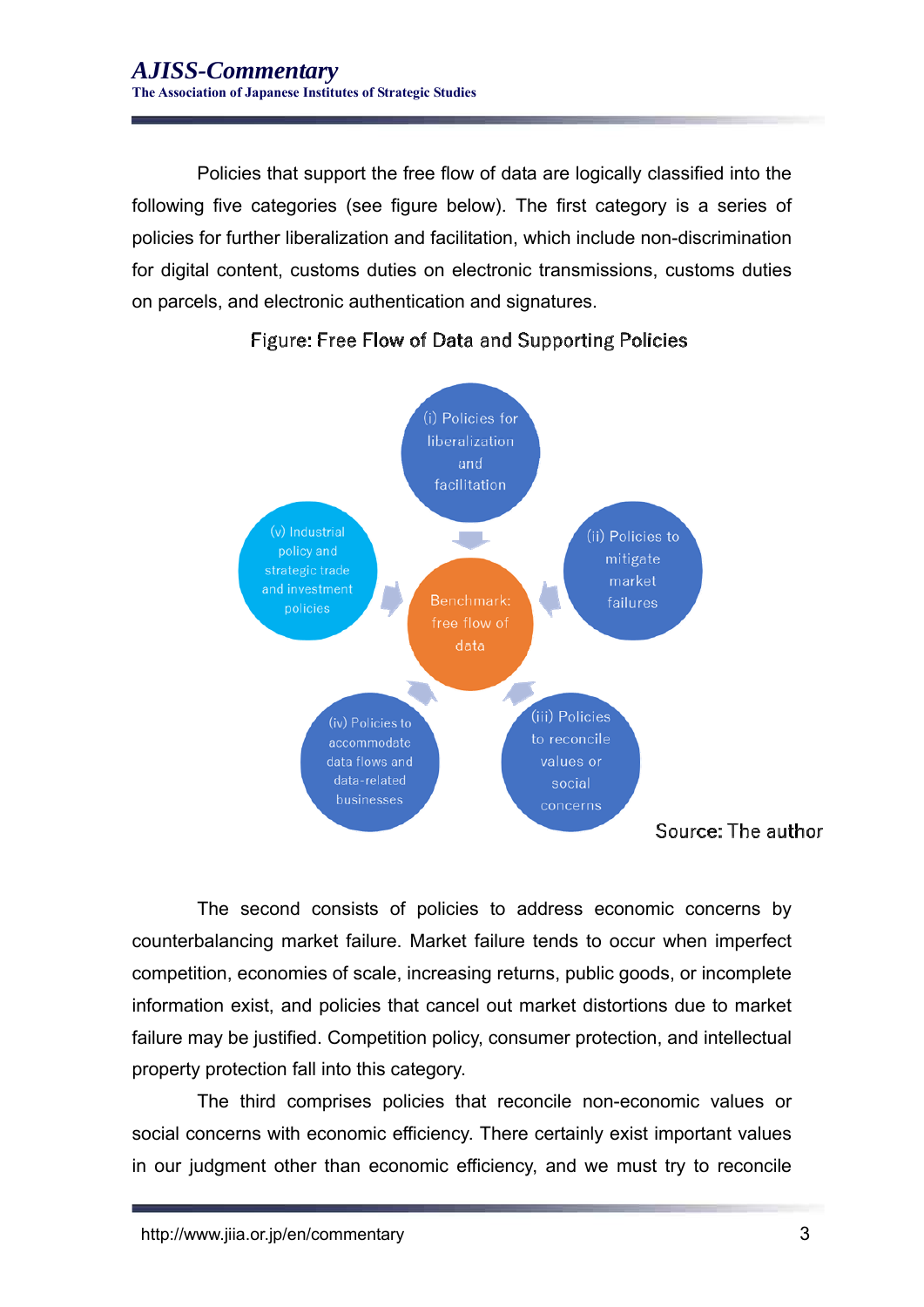such values with a minimal loss of economic efficiency. Privacy protection, cybersecurity, and other general exceptions for health and culture, for example, should be addressed by policies in this category.

The fourth includes a series of policies dealing with data-related businesses. Those businesses are new, and some special attention must be paid in order to place them in a proper regulatory framework without losing economic dynamism. Most of the related policies are domestic policies but they have strong international implications. These policies include taxation, regulation on e-payments, fintech and other industries, artificial intelligence, information disclosure by firms and statistics, and due process in government access to privacy or industry data.

The fifth is industrial policy and strategic trade and investment policies. It is understandable that governments may want to strengthen their own industries. However, we have to note that such policies are often implemented without careful cost-benefit analysis. Inefficient government intervention or protectionism must be avoided. We also need some international norm with proper listing and notification of such policies in the future.

G20 Japan 2019 adopted a concept of "data free flow with trust (DFFT)" for the coming rule-making effort on data flows. It is meaningful to set the free flow of data as a logical starting point, if not as a legal principle, in order to anchor the benefits of consumers and network users. Then we should write down what would constitute enough "trust" for us to enjoy data flows with comfort. Our conceptual framework will provide a list of "must dos."

The formulation of pertinent policies has been delayed particularly in many newly developed and developing countries while economic forces have already pushed the application of new technologies in various fields. In order to enjoy huge benefits from this digital wave, these countries must promptly construct a system of data-related policies. It is important to place the benefits of consumers and network users at the center and try to avoid inefficient protection of domestic players, while carefully monitoring intense debates among big players on difficult issues such as competition policy, privacy protection, and taxation. It is also important to nurture policy implementation capabilities.